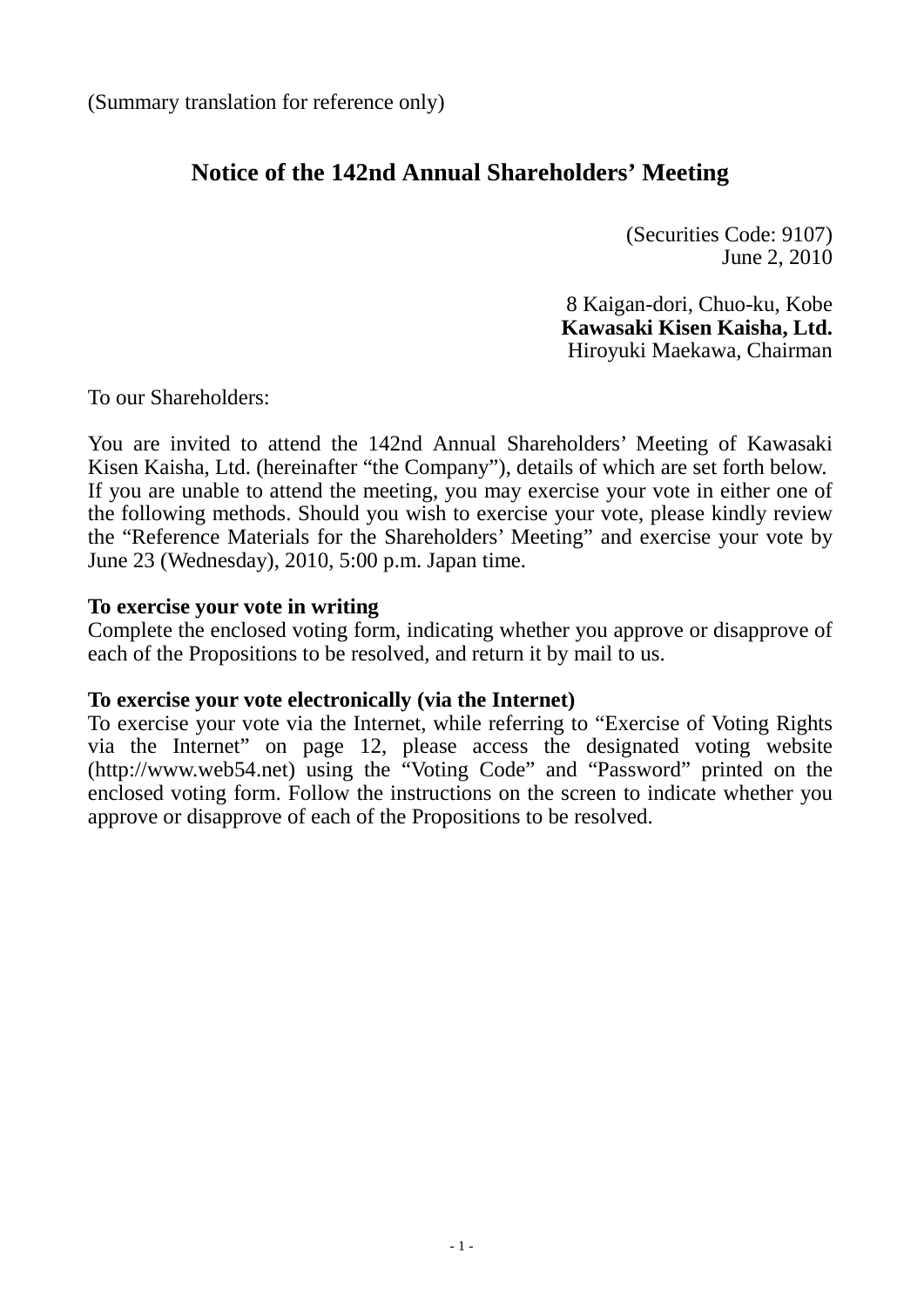| Date and time:   | June 24 (Thursday), 2010, 10:00 a.m. Japan time |
|------------------|-------------------------------------------------|
| <b>Location:</b> | 6-4 Hirakawa-cho 2-chome, Chiyoda-ku, Tokyo     |
|                  | Kaiun Building, Kaiun-Club (Nihon Kaiun Kaikan) |
|                  | $2nd$ Floor, Large Hall                         |

#### **Agenda:**

*Matters to be reported on:*

- 1. Business Report, Consolidated Financial Statements and results of audit by Accounting Auditor and the Board of Corporate Auditors on the Consolidated Financial Statements for Fiscal Year ended March 31, 2010
- 2. Non-consolidated Financial Statements for Fiscal Year ended March 31, 2010

#### *Matters to be resolved:*

Proposition 1 Appropriation of Surplus

Proposition 2 Election of fourteen (14) Directors

Proposition 3 Election of one (1) Corporate Auditor

- For those attending the meeting on the day, please submit the enclosed voting form at the reception desk.
- In the event that the exercise of votes is duplicated by both the method of postal mail and the Internet, the vote received last shall be deemed valid. However, if the duplicate votes are received on the same date, the Internet vote shall be deemed valid.
- If the need arises to revise the content of Reference Materials for the Shareholders' Meeting, Business Report, Consolidated Financial Statements and/or Non-consolidated Financial Statements, the revised items will be announced on the Company's website at http://www.kline.co.jp/.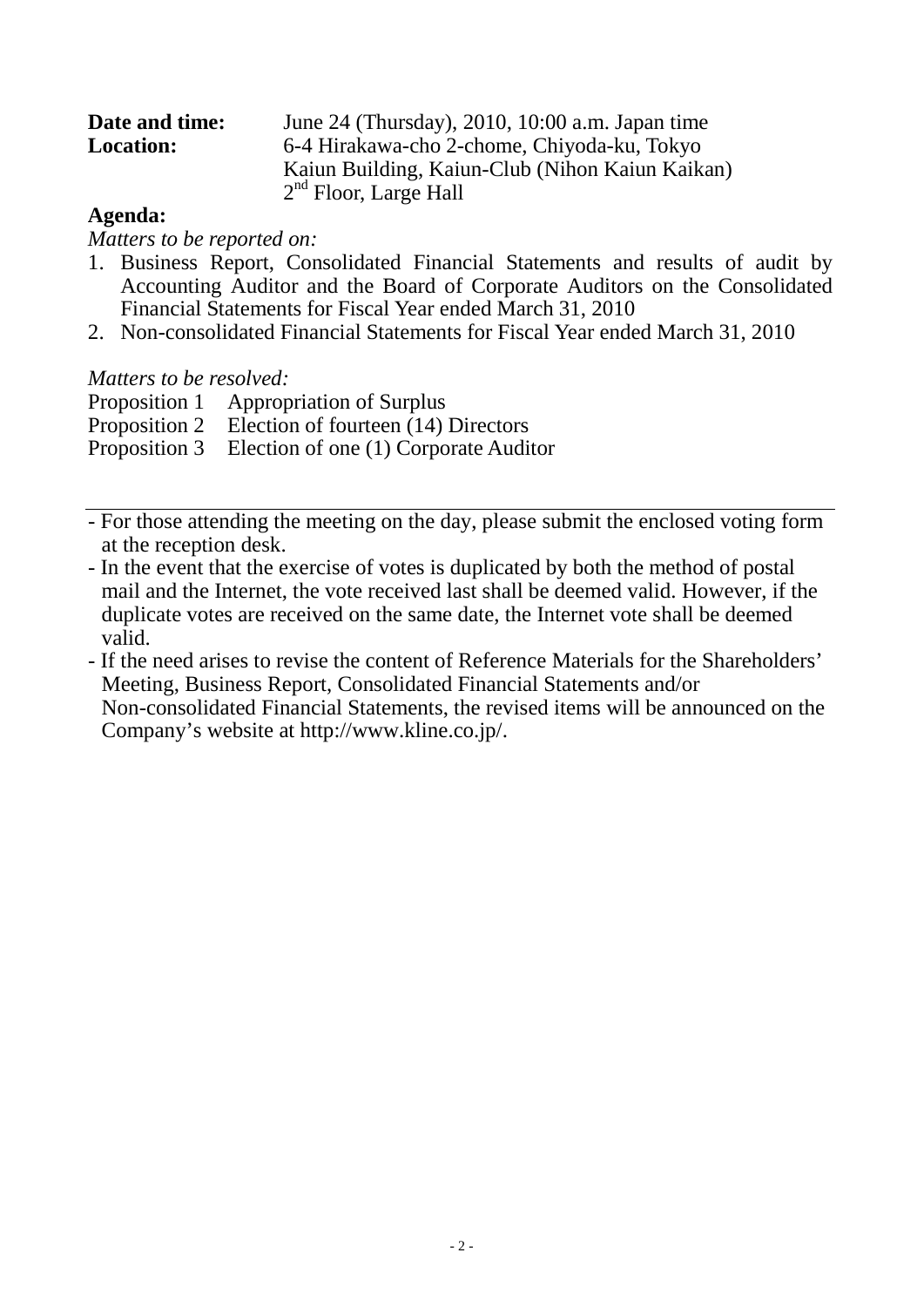## **Reference Materials for the Shareholders' Meeting**

## **Proposition 1:** *Appropriation of Surplus*

We propose to distribute no dividend for the term as we regrettably had to post a major net loss for the fiscal year. We express our sincere apology to all shareholders for this.

In order to expedite the development of a system under which we can resume paying dividends, we also propose to use part of the other reserve to compensate for the loss in unappropriate earned surplus for current term as follows, in accordance with the provisions of Article 452 of the Companies Act.

| (1) The surplus item to be decreased and its amount |                    |
|-----------------------------------------------------|--------------------|
| Other reserve                                       | 60,000,000,000 yen |
| (2) The surplus item to be increased and its amount |                    |
| Unappropriate earned surplus for current term       | 60,000,000,000 yen |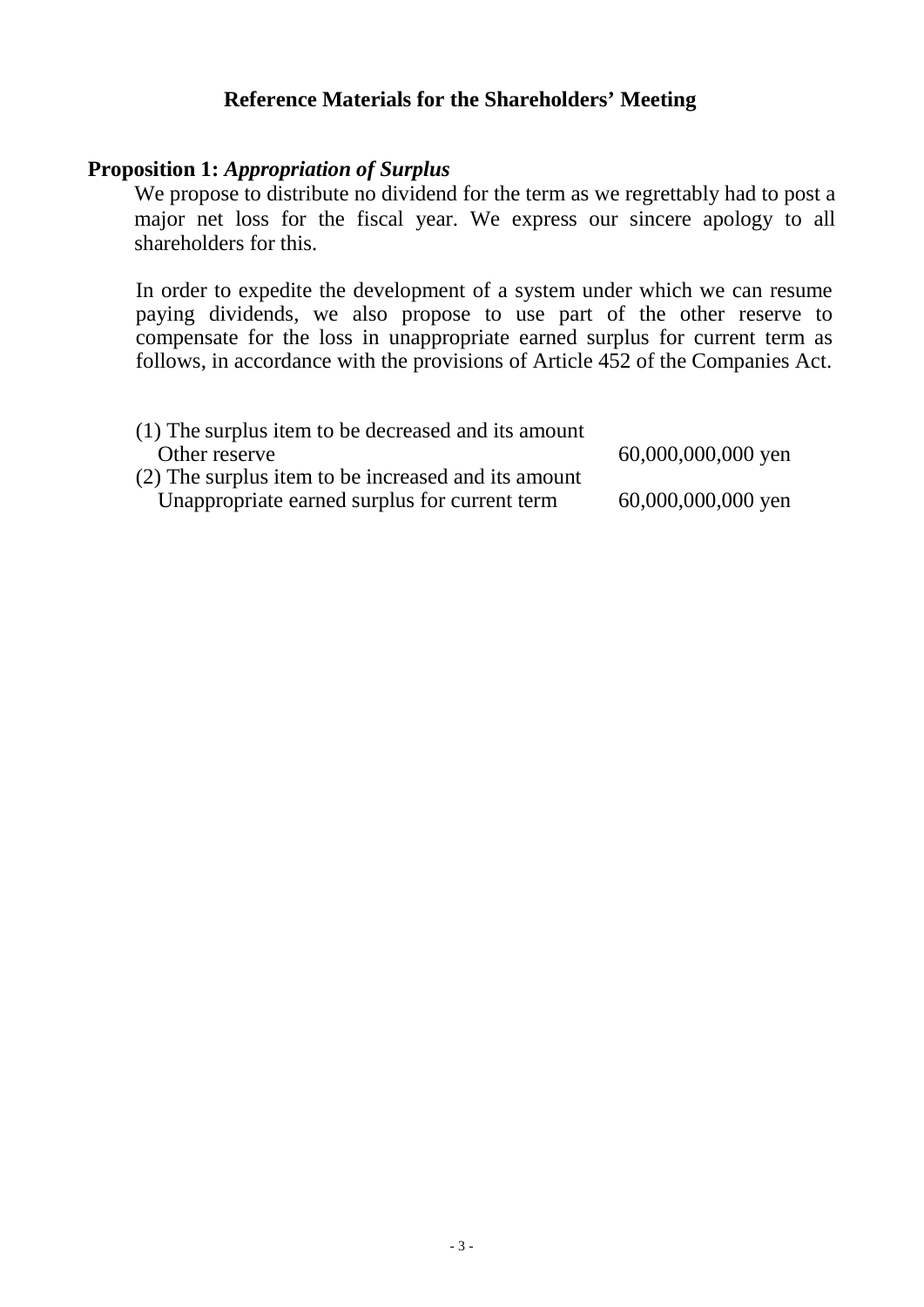# **Proposition 2:** *Election of fourteen (14) Directors*

The terms of office for all fourteen (14) Directors will expire upon conclusion of this meeting.

It is therefore requested that fourteen (14) Directors be elected at this meeting. The candidates are:

| No.            | Name<br>(Date of birth)               |                  | Career summaries, position and areas of responsibility in the Company<br>(Significant concurrent positions)     | Number of the<br>Company's<br>shares held |
|----------------|---------------------------------------|------------------|-----------------------------------------------------------------------------------------------------------------|-------------------------------------------|
|                |                                       | April, 1971      | Joined the Company                                                                                              |                                           |
|                |                                       | <b>July 1997</b> | <b>General Manager of Corporate</b><br>Planning Department, Planning Group                                      | 201,000<br>shares                         |
|                |                                       | June, 1999       | Director                                                                                                        |                                           |
|                |                                       | June, 2000       | <b>Managing Director</b>                                                                                        |                                           |
| 1              | Hiroyuki Maekawa<br>(August 2, 1947)  | June, 2002       | Representative Director, Senior<br><b>Managing Director</b>                                                     |                                           |
|                |                                       | April, 2005      | Representative Director, President                                                                              |                                           |
|                |                                       | June, 2006       | Representative Director, President &<br><b>CEO</b>                                                              |                                           |
|                |                                       | April, 2010      | Representative Director, Chairman of<br>the board (Current)                                                     |                                           |
|                |                                       | April, 1969      | Joined the Company                                                                                              |                                           |
|                | Kenichi Kuroya<br>(December 19, 1946) | July, 1997       | General Manager of Assistant to Director<br>for Liner Business                                                  |                                           |
|                |                                       | July, 1998       | General Manager of Assistant to Director<br>for Container Business                                              |                                           |
| $\overline{2}$ |                                       | July, 1999       | Associate Director (Delegation of General<br>Manager of Assistant to Director for<br><b>Container Business)</b> | 14,050<br>shares                          |
|                |                                       | June, 2003       | Managing Director, "K" Line Pte Ltd.                                                                            |                                           |
|                |                                       | January, 2010    | Vice President                                                                                                  |                                           |
|                |                                       | April, 2010      | President & CEO (Current)                                                                                       |                                           |
|                |                                       | April, 1971      | Joined the Company                                                                                              |                                           |
|                |                                       | July, 2000       | <b>General Manager of Container</b><br><b>Business Department</b>                                               |                                           |
|                |                                       | April, 2001      | <b>General Manager of Containerships</b><br><b>Business Group</b>                                               |                                           |
|                |                                       | June, 2002       | Director                                                                                                        |                                           |
|                | <b>Toshio Shimizu</b>                 | June, 2004       | <b>Managing Director</b>                                                                                        | 57,000                                    |
| 3              | (January 6, 1947)                     | April, 2005      | Representative Director, Senior<br><b>Managing Director</b>                                                     | shares                                    |
|                |                                       | June, 2006       | Representative Director, Senior<br>Managing Executive Officer                                                   |                                           |
|                |                                       | April, 2009      | Representative Director, Vice President<br>(Current)                                                            |                                           |
|                |                                       |                  | In charge of Assistant to President                                                                             |                                           |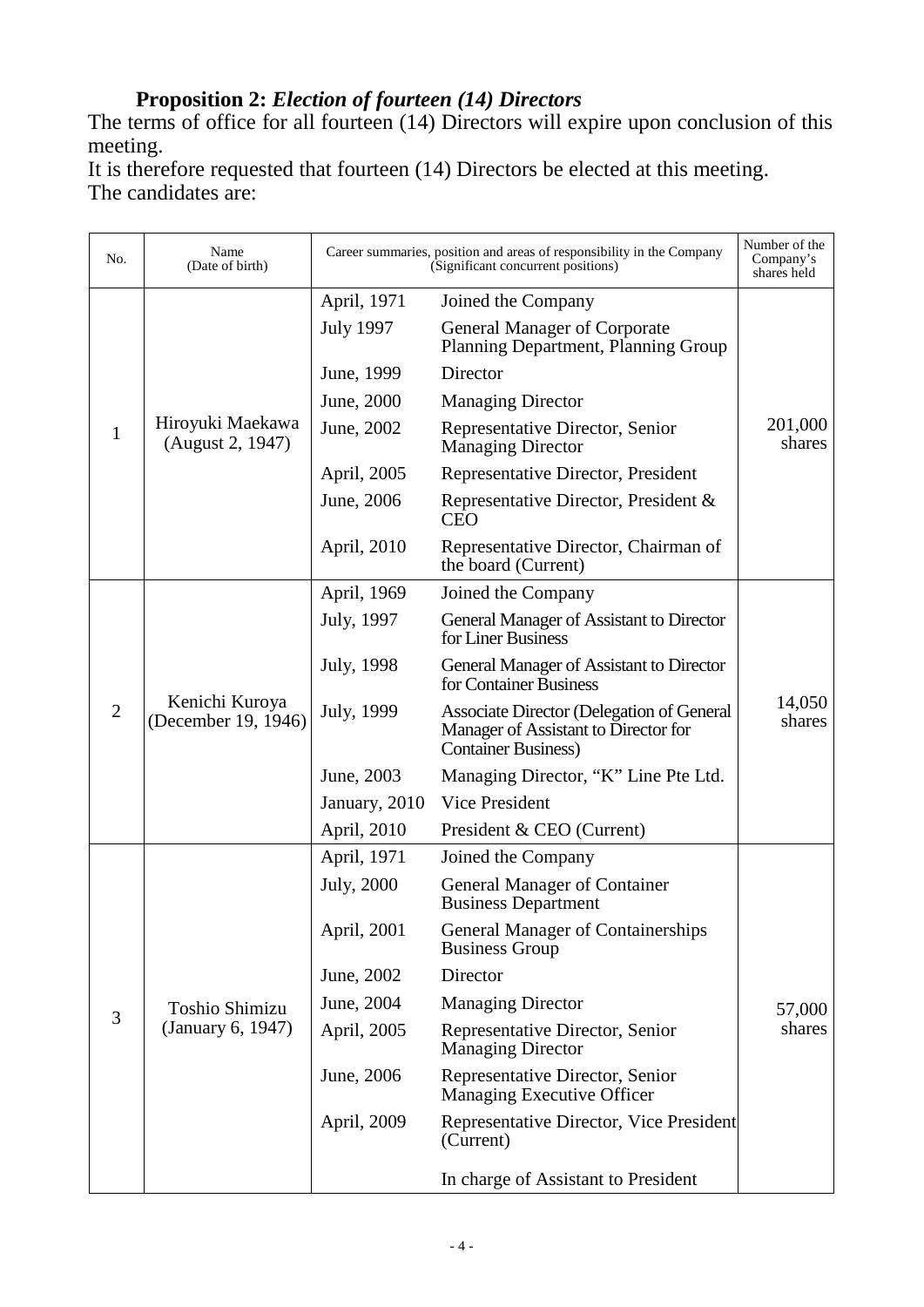| No.            | Name<br>(Date of birth)                   |                   | Career summaries, position and areas of responsibility in the Company<br>(Significant concurrent positions)                                  | Number of the<br>Company's<br>shares held |
|----------------|-------------------------------------------|-------------------|----------------------------------------------------------------------------------------------------------------------------------------------|-------------------------------------------|
|                |                                           | April, 1973       | Joined the Company                                                                                                                           |                                           |
|                | Toshinori Morita<br>(September 13, 1949)  | January, 2001     | General Manager of Car Carrier Group<br>No.2 of Car Carrier Department                                                                       |                                           |
|                |                                           | April, 2001       | General Manager of Car Carrier Group<br>No. 2                                                                                                |                                           |
|                |                                           | December,<br>2001 | General Manager of Car Carrier Group<br>No. 2, General Manager of Car Carrier<br>Planning and Coordination Group                             |                                           |
| $\overline{4}$ |                                           | June, 2002        | Director, General Manager of Car<br><b>Carrier Planning and Coordination</b><br>Group                                                        | 63,000<br>shares                          |
|                |                                           | June, 2004        | <b>Managing Director</b>                                                                                                                     |                                           |
|                |                                           | June, 2006        | Director, Managing Executive Officer                                                                                                         |                                           |
|                |                                           | April, 2009       | Representative Director, Senior<br>Managing Executive Officer (Current)                                                                      |                                           |
|                |                                           |                   | Control of Car Carrier Sector, General<br>Affairs, Legal, Accounting, Technical,<br><b>Environment, Marine Sector</b>                        |                                           |
|                |                                           | April, 1974       | Joined the Company                                                                                                                           |                                           |
|                |                                           | July, 2000        | <b>General Manager of Finance</b><br>Department                                                                                              |                                           |
|                |                                           | April, 2001       | General Manager of Finance Group                                                                                                             |                                           |
|                | Yoshikazu Minagawa<br>(November 12, 1949) | July, 2001        | <b>General Manager of Corporate</b><br><b>Planning Group</b>                                                                                 |                                           |
|                |                                           | April, 2003       | Managing Director of "K"LINE<br>(HONG KONG) LIMITED<br>(Transferred)                                                                         |                                           |
| 5              |                                           | June, 2005        | Director of the Company cum,<br>Managing Director of "K"LINE<br>(HONG KONG) LIMITED                                                          | 33,000                                    |
|                |                                           | June, 2006        | Executive Officer of the Company<br>cum, Managing Director of "K"LINE<br>(HONG KONG) LIMITED                                                 | shares                                    |
|                |                                           | April, 2007       | <b>Managing Executive Officer</b>                                                                                                            |                                           |
|                |                                           | April, 2009       | Senior Managing Executive Officer                                                                                                            |                                           |
|                |                                           | June, 2009        | Representative Director, Senior<br>Executive Officer (Current)                                                                               |                                           |
|                |                                           |                   | <b>Control of Energy Resources</b><br>Transportation Sector, In charge of<br>Heavy Lifter Business, New Business<br>Planning and Development |                                           |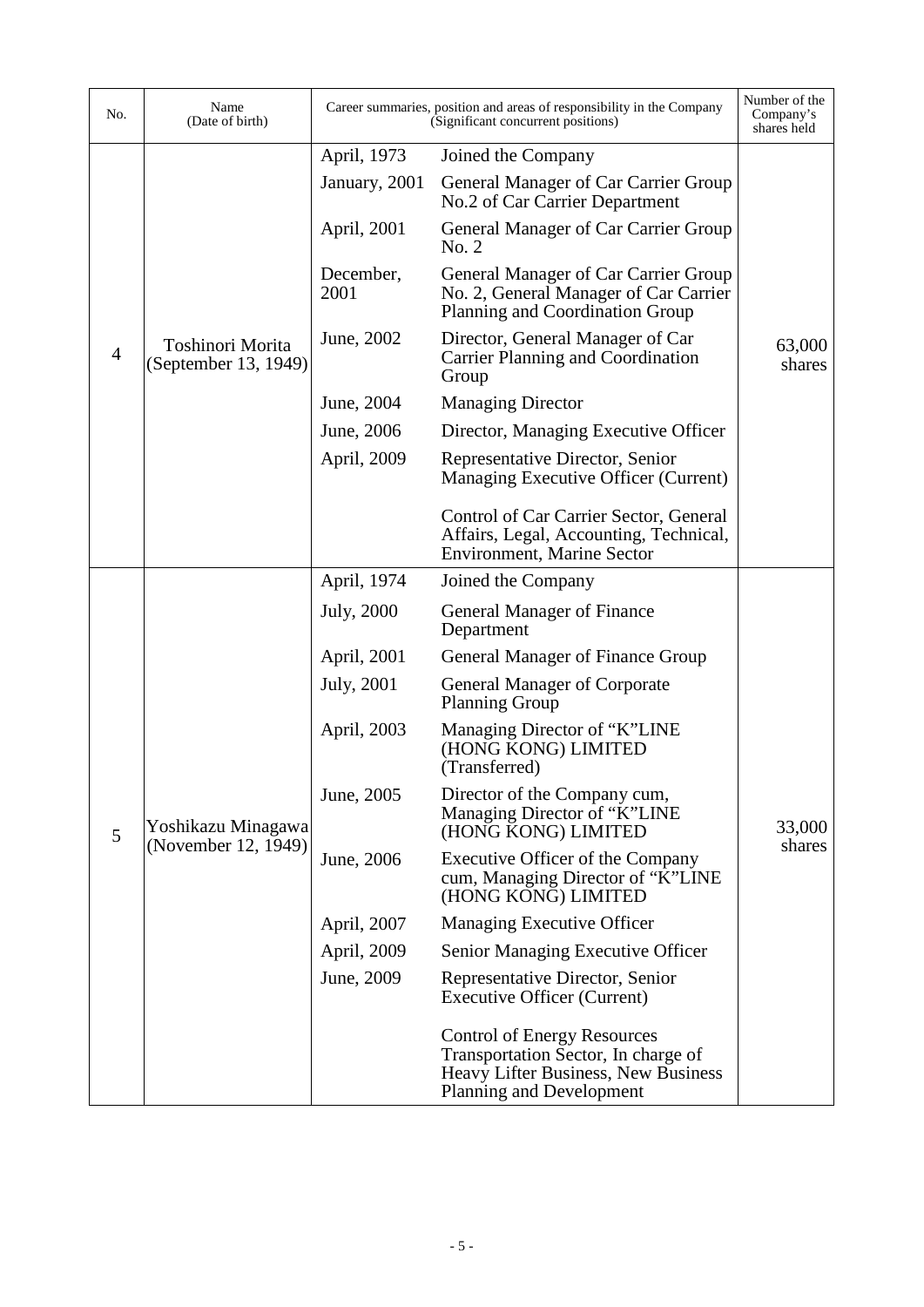| No.            | Name<br>(Date of birth)                   |             | Career summaries, position and areas of responsibility in the Company<br>(Significant concurrent positions) | Number of the<br>Company's<br>shares held |
|----------------|-------------------------------------------|-------------|-------------------------------------------------------------------------------------------------------------|-------------------------------------------|
|                |                                           | April, 1974 | Joined the Company                                                                                          |                                           |
|                |                                           | July, 2000  | General Manager, Coal & Iron Ore<br>Carrier Group of Bulk Carrier<br>Department                             |                                           |
|                |                                           | April, 2001 | General Manager of Coal & Iron Ore<br>Carrier Group                                                         |                                           |
|                |                                           | June, 2005  | Director, General Manager of Coal &<br>Iron Ore Carrier Group                                               |                                           |
| 6              | Jiro Asakura<br>(July 31, 1950)           | June, 2006  | Executive Officer, General Manager of<br>Coal & Iron Ore Carrier Group                                      | 36,000<br>shares                          |
|                |                                           | April, 2007 | <b>Managing Executive Officer</b>                                                                           |                                           |
|                |                                           | April, 2009 | Senior Managing Executive Officer                                                                           |                                           |
|                |                                           | June, 2009  | Representative Director, Senior<br>Managing Executive Officer (Current)                                     |                                           |
|                |                                           |             | Control of Drybulk Sector, Human<br>Resources, In charge of Drybulk<br>planning                             |                                           |
|                |                                           | April, 1975 | Joined the Company                                                                                          |                                           |
|                |                                           | July, 2004  | <b>General Manager of Containerships</b><br><b>Business Group</b>                                           |                                           |
|                |                                           | June, 2005  | Director, General Manager of<br><b>Containerships Business Group</b>                                        |                                           |
|                |                                           | June, 2006  | <b>Executive Officer</b>                                                                                    |                                           |
| $\overline{7}$ | Eizo Murakami<br>(February 23, 1953)      | April, 2007 | <b>Managing Executive Officer</b>                                                                           | 57,000<br>shares                          |
|                |                                           | April, 2009 | Senior Managing Executive Officer                                                                           |                                           |
|                |                                           | June, 2009  | Representative Director, Senior<br>Managing Executive Officer (Current)                                     |                                           |
|                |                                           |             | Control of Container Business, In<br>charge of Port Business, Information<br>System                         |                                           |
|                |                                           | April, 1974 | Joined the Company                                                                                          |                                           |
| 8              | Keisuke Yoshida<br>(November 11,<br>1951) | July, 2001  | General Manager of Finance Group                                                                            |                                           |
|                |                                           | June, 2006  | Director, Executive Officer                                                                                 |                                           |
|                |                                           | April, 2009 | Director, Managing Executive Officer                                                                        | 13,000                                    |
|                |                                           | April, 2010 | Representative Director, Senior<br>Managing Executive Officer (Current)                                     | shares                                    |
|                |                                           |             | Control of Corporate Planning,<br>IR&PR, In charge of Finance                                               |                                           |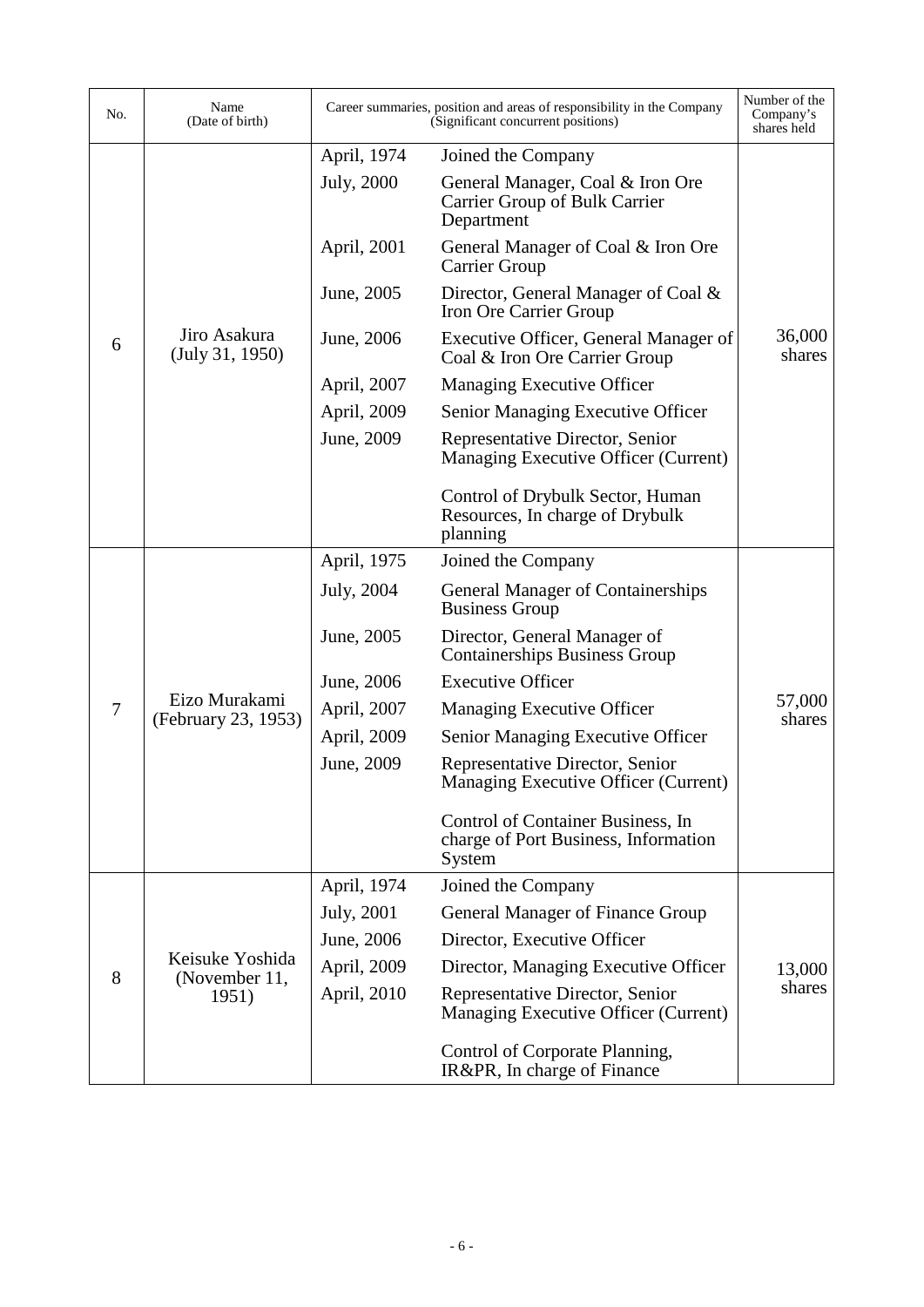| No. | Name<br>(Date of birth)                |                    | Career summaries, position and areas of responsibility in the Company<br>(Significant concurrent positions) | Number of the<br>Company's<br>shares held |
|-----|----------------------------------------|--------------------|-------------------------------------------------------------------------------------------------------------|-------------------------------------------|
|     |                                        | October, 1974      | Joined the Company                                                                                          |                                           |
|     |                                        | October, 1995      | Captain                                                                                                     |                                           |
|     | Masami Sasaki<br>(April 22, 1951)      | April, 2001        | <b>General Manager of Marine Technical</b><br>Group                                                         |                                           |
|     |                                        | January, 2003      | General Manager of Marine Human<br><b>Resources Group</b>                                                   |                                           |
| 9   |                                        | July, 2004         | <b>General Manager of Marine Safety</b><br><b>Administration Group</b>                                      | 29,000<br>shares                          |
|     |                                        | April, 2007        | <b>Executive Officer</b>                                                                                    |                                           |
|     |                                        | April, 2009        | <b>Managing Executive Officer</b>                                                                           |                                           |
|     |                                        | June, 2009         | Director, Managing Executive Officer<br>(Current)                                                           |                                           |
|     |                                        |                    | In charge of Marine Sector                                                                                  |                                           |
|     |                                        | April, 1975        | Joined the Company                                                                                          |                                           |
|     |                                        | <b>July</b> , 2001 | General Manager of Accounting Group                                                                         |                                           |
|     | Takashi Torizumi<br>(July 8, 1951)     | April, 2007        | Executive Officer, General Manager of<br><b>Accounting Group</b>                                            | 45,000<br>shares                          |
| 10  |                                        | June, 2007         | Director, Executive Officer, General<br><b>Manager of Accounting Group</b>                                  |                                           |
|     |                                        | April, 2009        | Director, Managing Executive Officer<br>(Current)                                                           |                                           |
|     |                                        |                    | In charge of General Affairs, Legal,<br>Accounting, CSR & Compliance,<br>assistance to Internal Audit       |                                           |
|     |                                        | October, 1975      | Joined the Company                                                                                          |                                           |
|     | Kenjiro Takenaga<br>(November 1, 1952) | April, 1996        | <b>Chief Engineer</b>                                                                                       |                                           |
|     |                                        | April, 2003        | General Manager of Ship Planning<br>Group                                                                   |                                           |
| 11  |                                        | July, 2008         | <b>General Manager of Environment</b><br><b>Management Division</b>                                         | 12,000<br>shares                          |
|     |                                        | April, 2009        | <b>Executive Officer</b>                                                                                    |                                           |
|     |                                        | June, 2009         | Director, Executive Officer (Current)                                                                       |                                           |
|     |                                        |                    | In charge of Technical, Environment                                                                         |                                           |
|     |                                        | April, 1981        | Joined the Company                                                                                          |                                           |
| 12  | Tsuyoshi Yamauchi<br>(August 15, 1957) | June, 2006         | <b>General Manager of Corporate</b><br>Planning Group and CSR Division                                      |                                           |
|     |                                        | April, 2009        | <b>Executive Officer</b>                                                                                    | 8,000                                     |
|     |                                        | June, 2009         | Director, Executive Officer (Current)                                                                       | shares                                    |
|     |                                        |                    | In charge of Corporate Planning,<br>IR&PR, Logistics, Research                                              |                                           |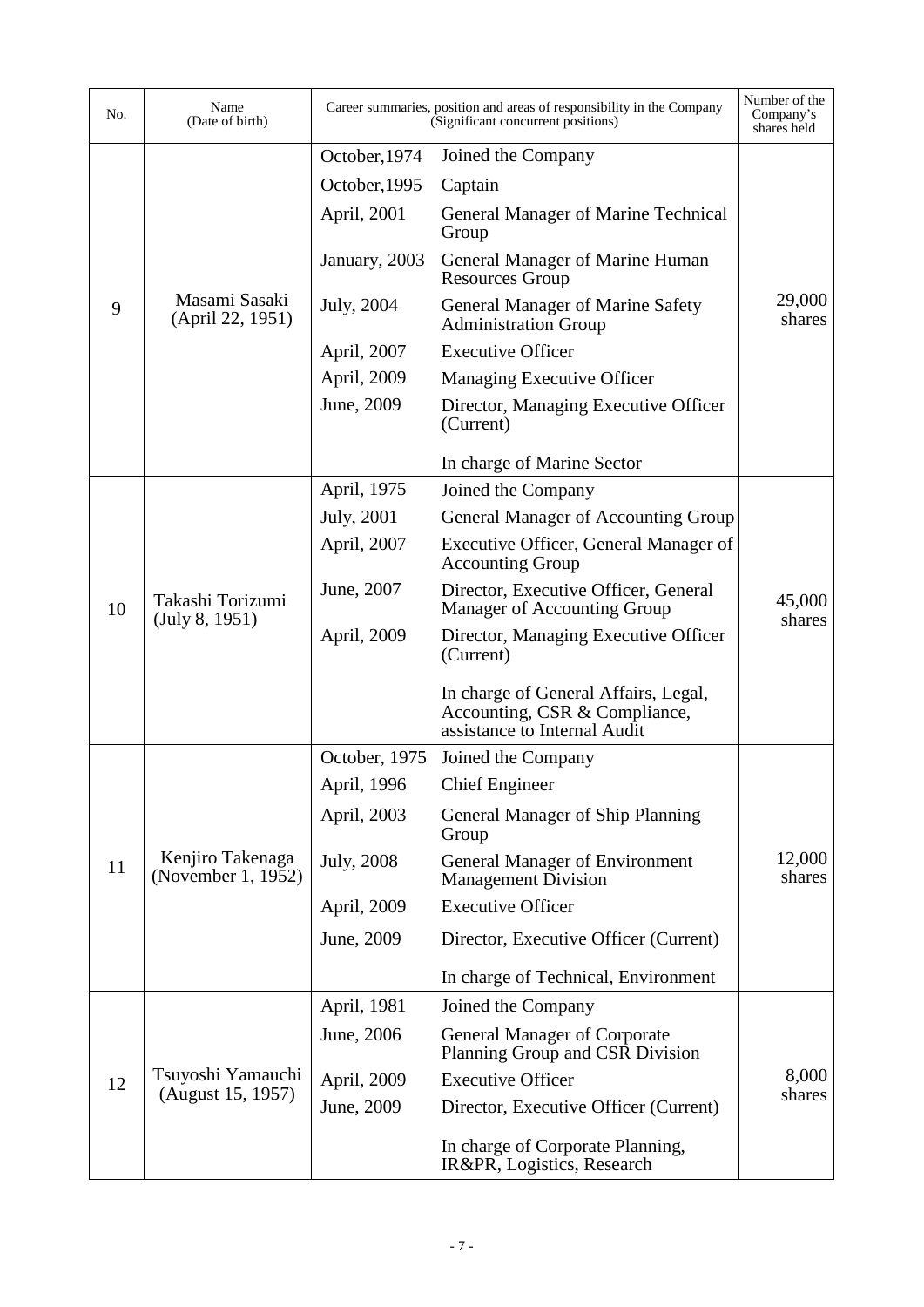| No. | Name<br>(Date of birth)                  |                     | Career summaries, position and areas of responsibility in the Company<br>(Significant concurrent positions) | Number of the<br>Company's<br>shares held |
|-----|------------------------------------------|---------------------|-------------------------------------------------------------------------------------------------------------|-------------------------------------------|
|     |                                          | April, 1959         | Joined Furukawa Electric Co., Ltd.                                                                          |                                           |
|     | Junnosuke Furukawa<br>(December 5, 1935) | March, 1968         | Chairman, The Furukawa Ringyo Co.,<br>Ltd.                                                                  |                                           |
|     |                                          | June, 1985          | Director,<br>Furukawa Electric Co., Ltd.                                                                    |                                           |
|     |                                          | June, 1989          | Managing Director,<br>Furukawa Electric Co., Ltd.                                                           |                                           |
|     |                                          | June, 1991          | Senior Managing Director,<br>Furukawa Electric Co., Ltd.                                                    |                                           |
|     |                                          | June, 1994          | Vice-President, Director,<br>Furukawa Electric Co., Ltd.                                                    |                                           |
|     |                                          | June, 1995          | President, Director,<br>Furukawa Electric Co., Ltd.                                                         | 10,000                                    |
|     |                                          | June, 1995          | Outside Director, Furukawa Co., Ltd.<br>(Current)                                                           |                                           |
| 13  |                                          | June, 2000          | <b>Outside Corporate Auditor, The</b><br>Yokohama Rubber Co., Ltd. (Current)                                |                                           |
|     |                                          | June, 2003          | Chairman, Representative Director,<br>Chief Executive Officer, Furukawa<br>Electric Co., Ltd.               | shares                                    |
|     |                                          | July, 2003          | Outside Corporate Auditor, Asahi<br>Mutual Life Insurance Co. (Current)                                     |                                           |
|     |                                          | <b>March</b> , 2004 | Chairman, Representative Director,<br>Furukawa Electric Co., Ltd.                                           |                                           |
|     |                                          | June, 2004          | Director and Advisor, Furukawa<br>Electric Co., Ltd.                                                        |                                           |
|     |                                          | June, 2005          | <b>Outside Director, Internet Initiative</b><br>Japan Inc. (Current)                                        |                                           |
|     |                                          | June, 2007          | Advisor, Furukawa Electric Co., Ltd.<br>(Current)                                                           |                                           |
|     |                                          | June, 2009          | <b>Outside Director of the Company</b><br>(Current)                                                         |                                           |
|     |                                          | April 2010          | Director and Advisor, The Furukawa<br>Ringyo Co., Ltd. (Current)                                            |                                           |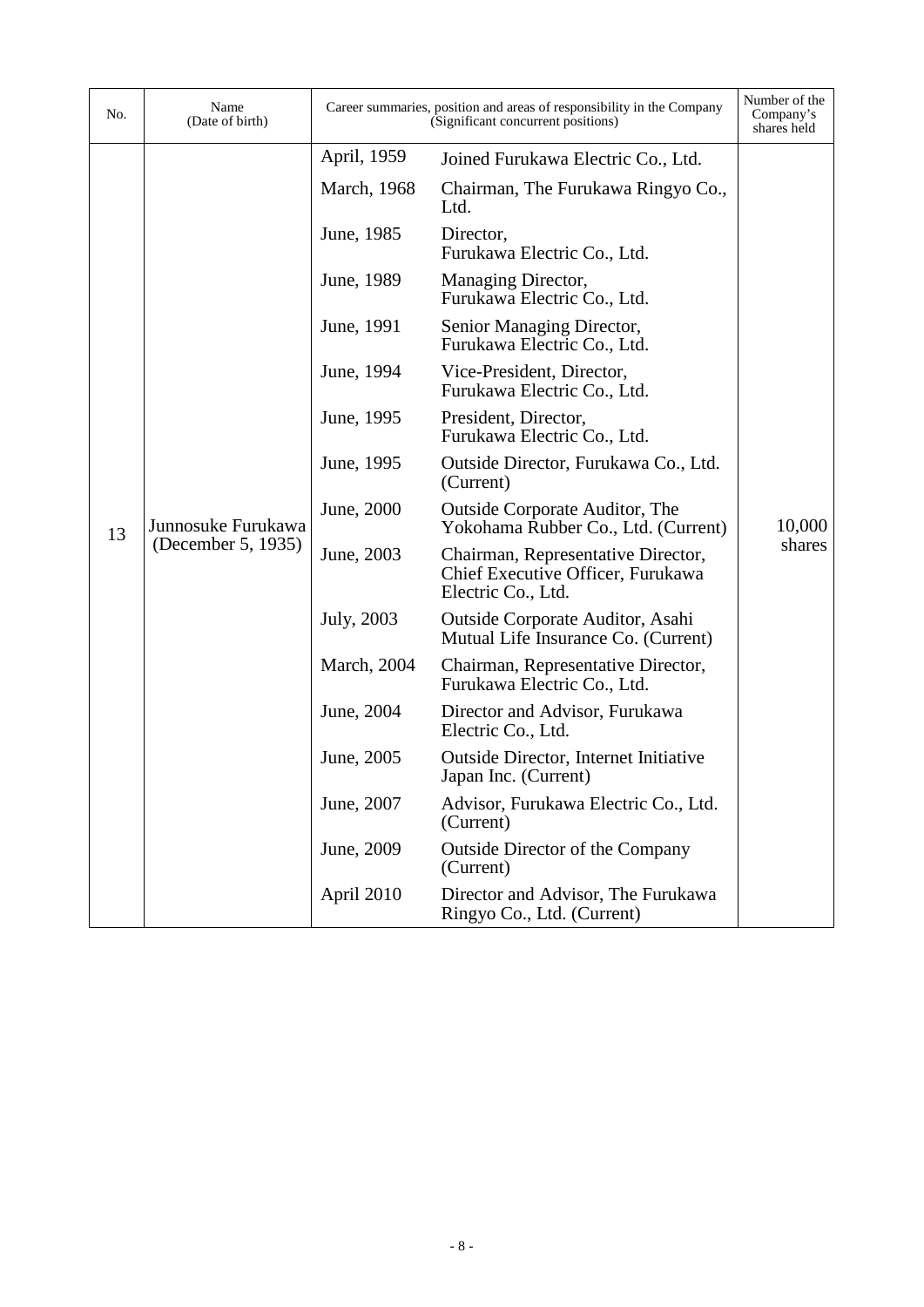| No. | Name<br>(Date of birth)                   | Career summaries, position and areas of responsibility in the Company<br>(Significant concurrent positions) |                                                                                                         | Number of the<br>Company's<br>shares held |
|-----|-------------------------------------------|-------------------------------------------------------------------------------------------------------------|---------------------------------------------------------------------------------------------------------|-------------------------------------------|
| 14  | Takashi Kobayashi<br>(September 25, 1943) | March, 1967                                                                                                 | Joined Nippon Life Insurance<br>Company                                                                 |                                           |
|     |                                           | July, 1993                                                                                                  | Director and General Manager of<br><b>Related Business Department, Nippon</b><br>Life Insurance Company |                                           |
|     |                                           | June, 1994                                                                                                  | Senior Managing Director, Seiwa Real<br>Estate Co., Ltd.                                                |                                           |
|     |                                           | March, 1996                                                                                                 | Managing Director, Nippon Life<br><b>Insurance Company</b>                                              | 4,000<br>shares                           |
|     |                                           | July, 1999                                                                                                  | President, Representative Director,<br>Nissay Information Technology Co.,<br>Ltd.                       |                                           |
|     |                                           | June, 2006                                                                                                  | Chairman, Representative Director,<br><b>NLI</b> Research Institute                                     |                                           |
|     |                                           | April, 2009                                                                                                 | Chairman, Representative Director,<br>Nissay Information Technology Co.,<br>Ltd.                        |                                           |
|     |                                           | June, 2009                                                                                                  | <b>Outside Director of the Company</b><br>(Current)                                                     |                                           |

- Notes: 1) No special interests exist between the Company and any of the above candidates for Directors.
	- 2) Mr. Junnosuke Furukawa and Mr. Takashi Kobayashi are candidates for Outside Directors. The Company has appointed Mr. Junnosuke Furukawa as independent director as provided for in the regulations of the stock exchanges where the Company's stock is listed and notified the persons to them.
	- 3) The Company proposes the election of the candidate for Outside Director Mr. Junnosuke Furukawa, who has a excellent character and a keen insight from his many years as a corporate manager, as well as the candidate for Outside Director Mr. Takashi Kobayashi, who has abundant knowledge and considerable experience from his many years as a corporate manager, so that their talents may be utilized for the management of the Company.
	- 4) The Furukawa Electric Co., Ltd., for which the candidate for Outside Director Mr. Junnosuke Furukawa served as Director, was found to have committed a violation of the Labor Standards Act in October 2005 (unpaid wages resulting from improper overtime work management; so-called "service overtime work"). That company immediately took preventive steps and investigated the actual conditions, paid the unpaid wages and disclosed the facts to the public. It was also prompted by incidences occurring at other companies to conduct a thorough, group-wide review for the status of implementation of performance tests, which are required by Japanese Industrial Standards (JIS), revealed that the company's Osaka office had been obtaining quality performance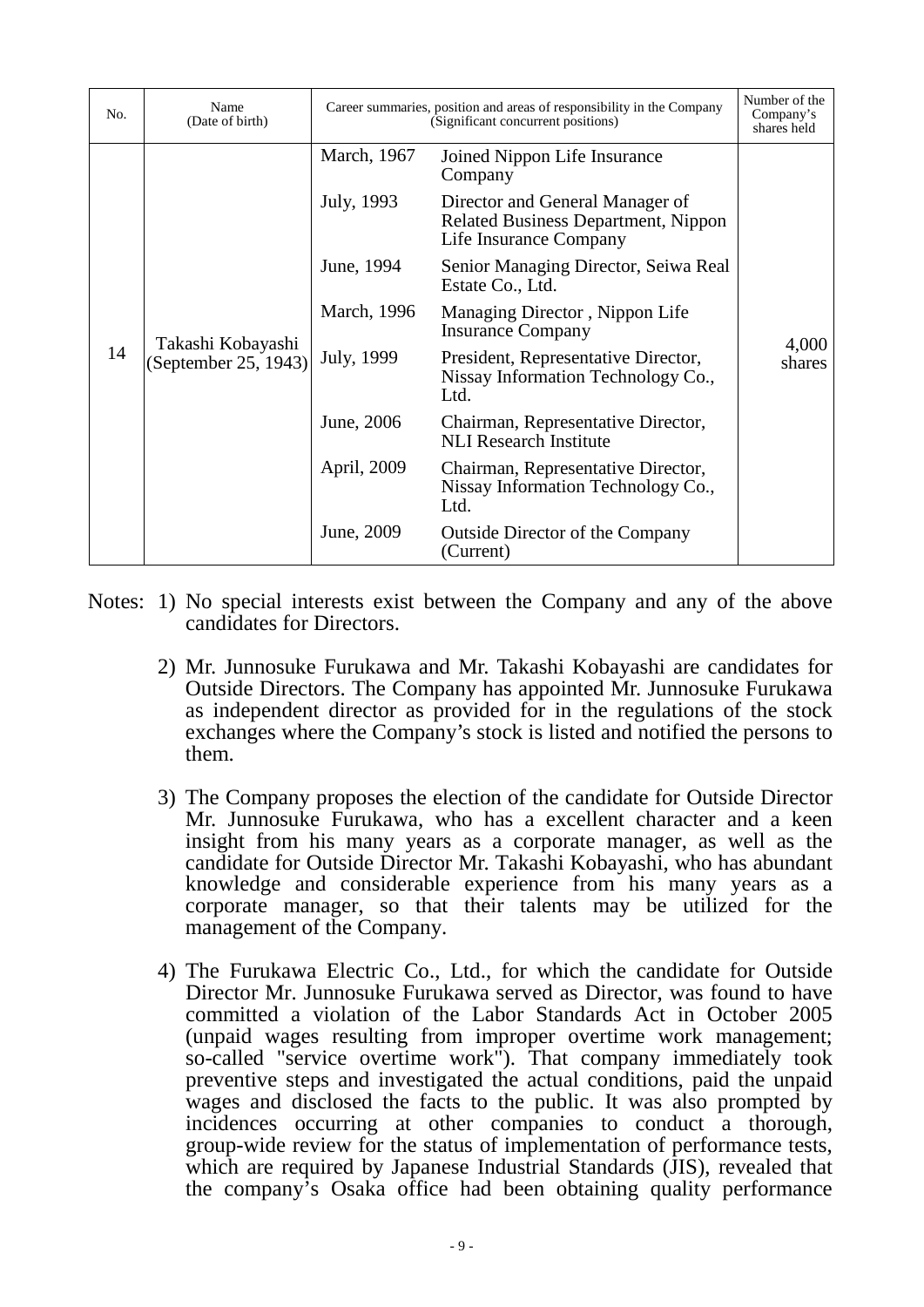values in some of its copper/copper alloy plate/pipes using standards that differ from JIS. As a result, the company's JIS mark certificate was revoked in August 2008 (the company obtained the certificate again on April 9, 2009). Also, as of March 30, 2009, the Japan Fair Trade Commission issued a Cease and Desist Order and a Surcharge Payment Order against the company concluding that a violation of the Antimonopoly Act took place with respect to cross-linked highly foaming polyethylene sheets for the period until February 2007. Further, as of May 21, 2010, the Japan Fair Trade Commission issued a Cease and Desist Order and a Surcharge Payment Order against the company concluding that a violation of the Article 3 of Antimonopoly Act took place with respect to optical fiber cable products.

That company is working towards formulating preventive measures based on the facts and further strengthening its legal compliance system. With respect to the violation of the Antimonopoly Act, in particular, a third-party research committee was established to determine the causes and ensure there is no recurrence. Based on the proposals given on the report prepared by that committee in December 2009, that company has been implementing initiatives to further reinforce preventive measures.

Furukawa Co., Ltd., for which Mr. Junnosuke Furukawa serves as Director, accepted in November 2005 the judgment of the Japan Fair Trade Commission that there was a violation of Article 3 of the Antimonopoly Act with respect to steel bridge superstructure construction ordered by the Ministry of Land, Infrastructure, Transport and Tourism and the Japan Highway Public Corporation. Also, in April 2008, the company accepted the judgment of the Japan Fair Trade Commission that there was a violation of Article 3 of the Antimonopoly Act with respect to sewerage pump facilities construction ordered by the Bureau of Sewerage of the Tokyo Metropolitan Government. Mr. Junnosuke Furukawa was completely unaware of such cases until the incident occurred. Moreover, routinely at meetings of the Board of Directors, in addition to providing advice and suggestions based on his long-standing managerial experience, he also roused awareness concerning compliance with laws and regulations. Furthermore, even after the incident occurred, he made efforts in ensuring managerial decisions remained as suitable and appropriate as ever.

At the Yokohama Rubber Co., Ltd., for which Mr. Junnosuke Furukawa serves as Outside Corporate Auditor, the company's internal investigation in 2006 revealed its involvement in a cartel related to the sale of marine hoses. The company then reported the investigation results to the Japan Fair Trade Commission and applied for immunity from surcharge payment. Although Mr. Furukawa had no recognition of the fact until the occurrence of the incident, he had been providing recommendations from the perspective of legal compliance on a regular basis in the meetings of auditors and other occasions to enhance awareness. He has also been making efforts to prevent recurrence by checking the activities of the Compliance Committee and carrying out other initiatives.

With respect to Asahi Mutual Life Insurance Co., for which Mr. Junnosuke Furukawa serves as Outside Corporate Auditor, inappropriate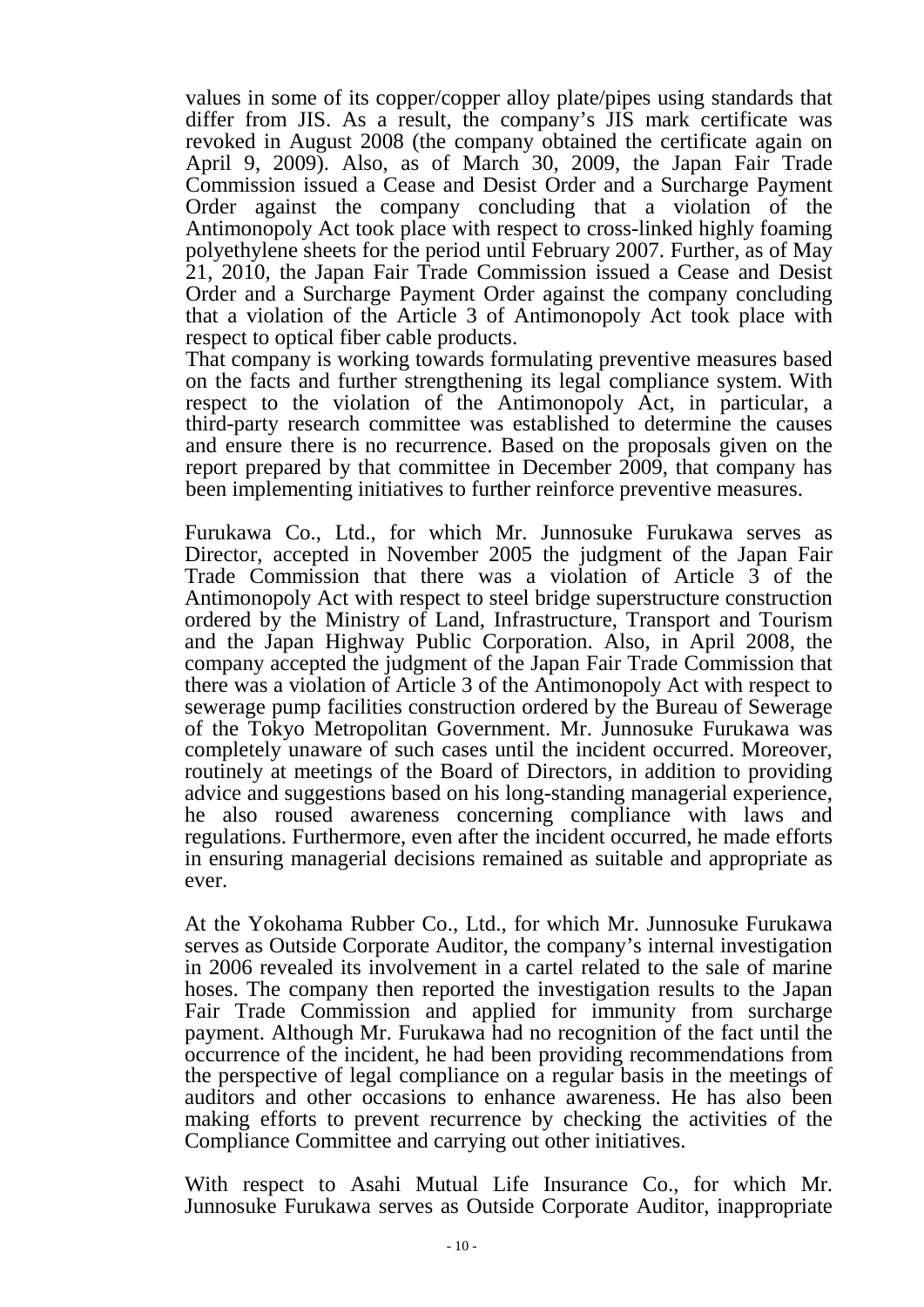non-payment of insurance claims were found as a result of reexamination of the insurance claims and benefits that were made over the past five years from 2001 to 2005. As a result, on July 3, 2008, the Financial Services Agency issued an administrative penalty (order for business improvement) to the company for its insurance claims payment control structure pursuant to the provisions of Article 132, Paragraph 1 of the Insurance Business Act. Although Mr. Furukawa was not involved in any of such cases, he expressed his views on preventive measures after such cases were found and performed his duties.

- 5) Mr. Junnosuke Furukawa and Mr. Takashi Kobayashi currently serve as Outside Directors and their one-year term of office will expire upon conclusion of this meeting.
- 6) The Company has concluded liability limitation contracts with Mr. Junnosuke Furukawa and Mr. Takashi Kobayashi pursuant to Article 427, Paragraph 1 of the Companies Act. If the two are reappointed, the Company intends to continue the aforementioned liability limitation contracts with them. An overview of the contract is as follows. Pursuant to the provisions of Article 427, Paragraph 1 of the Companies Act, when acting in good faith and in the absence of any serious negligence, Outside Director may bear liability of 10,000,000 yen or the minimum liability amount stipulated in Article 425, Paragraph 1 of the Companies Act, whichever is higher, for the liabilities stipulated in Article 423, Paragraph 1 of the Companies Act.

## **Proposition 3:** *Election of one (1) Corporate Auditor*

At the end of this meeting, Corporate Auditor, Joe Mukaigawa will resign.

It is therefore requested that one (1) Corporate Auditor be elected at this meeting. The Board of Corporate Auditors has already given its prior consent to the submission of this proposition.

| Name<br>(Date of birth)               |             | Number of the<br>Company's<br>shares held                                                                                                           |        |  |
|---------------------------------------|-------------|-----------------------------------------------------------------------------------------------------------------------------------------------------|--------|--|
| Norio Tsutsumi<br>(September 4, 1948) | April, 1971 | Joined the Company                                                                                                                                  |        |  |
|                                       | July, 1997  | General Manager, Ship Technical Group,<br><b>Marine Department</b>                                                                                  |        |  |
|                                       | July, 1999  | General Manager of Ship Technical Group,<br>Marine Department, Associate Coordinator of<br>Maritime Cost Administration Group, Marine<br>Department | 44,000 |  |
|                                       | June, 2000  | Director                                                                                                                                            | shares |  |
|                                       | June, 2004  | <b>Managing Director</b>                                                                                                                            |        |  |
|                                       | June, 2006  | Director, Managing Executive Officer                                                                                                                |        |  |
|                                       | April, 2009 | Director                                                                                                                                            |        |  |
|                                       | June, 2009  | <b>Technical Advisor (Current)</b>                                                                                                                  |        |  |

Note: No special interests exist between the Company and Mr. Norio Tsutsumi.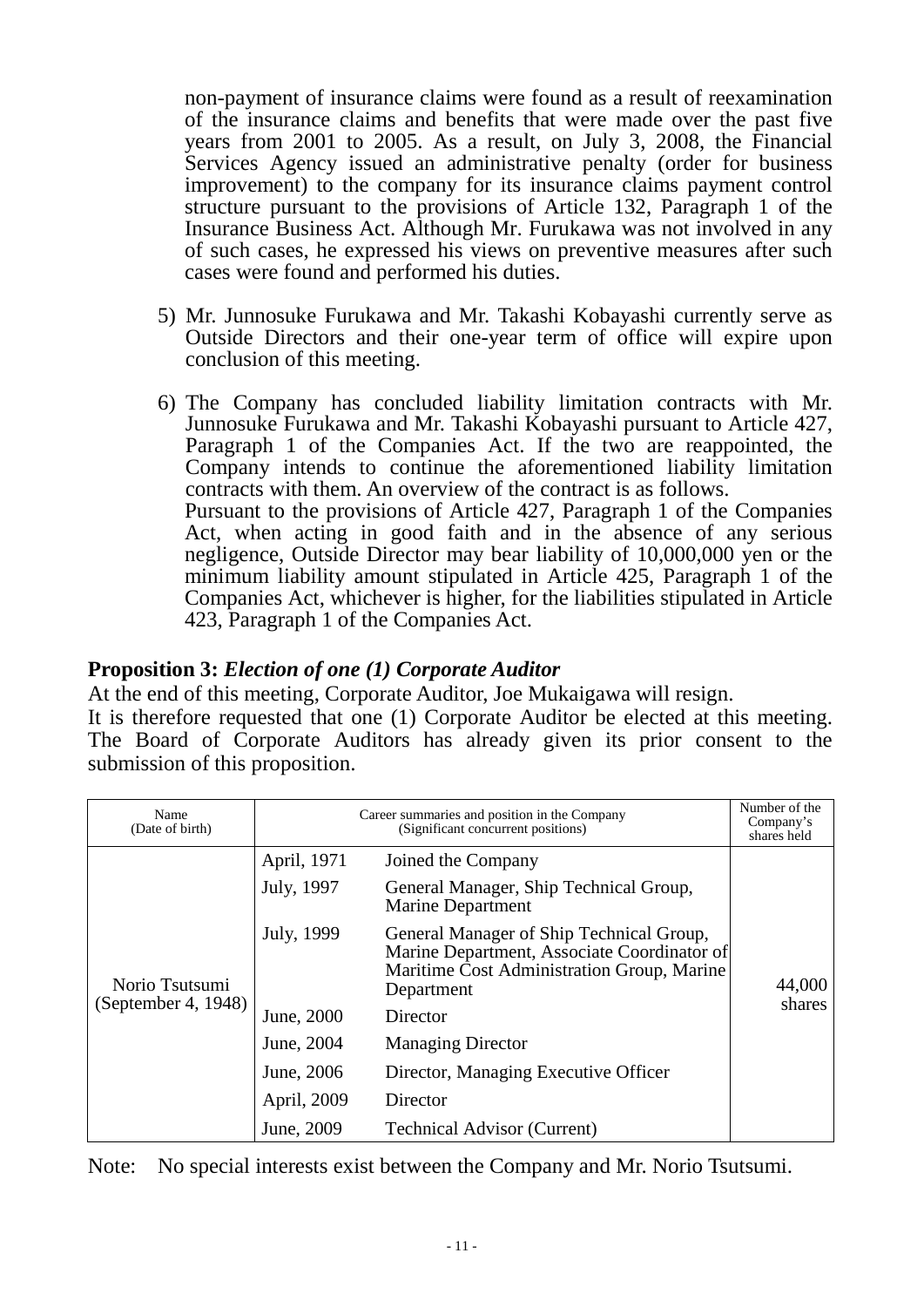June 2, 2010

To our Shareholders

Kawasaki Kisen Kaisha, Ltd.

#### **Exercise of Voting Rights via the Internet**

<span id="page-11-0"></span>You can only exercise your voting rights via the Internet by accessing the dedicated website for this vote (http://www.web54.net). Please be sure you have read and understood the following before using it:

1. System requirements

To exercise your voting rights via the Internet, you need the following systems environment:

- (1) The resolution of your monitor screen should be at least 800 x 600 (SVGA).
- (2) The following applications must be available:
	- a. Microsoft® Internet Explorer Ver. 5.01 SP2 (or higher)
	- b. Adobe® Acrobat® Reader<sup>™</sup> Ver. 4.0 (or higher); Adobe® Reader® Ver.6.0 (or higher) (in the case of reading the reference materials on browsers)
		- \* Microsoft® and Internet Explorer are the registered trademarks or marques of Microsoft Corporation in the United States and other countries.
		- \* Adobe® Acrobat® ReaderTM, and Adobe® Reader® are the registered trademarks or marques of Adobe Systems Incorporated in the United States and other countries.
		- \* These software programs are distributed free of charge from the respective companies' websites.
- (3) Connection to the Internet may be restricted depending on your Internet connection setting environment, for example, the firewalls. Contact your systems administrator should you have any questions or problems.
- 2. Handling of votes
	- If you vote via the Internet for multiple times, only the last vote exercised will be recorded as the effective vote.
	- If you vote both via the Internet and by mail, the one that arrives last will be recorded as the effective vote.

If both a vote via the Internet and by mail arrive on the same day, the one exercised via the Internet will be recorded as the effective vote.

The deadline for voting is June 23 (Wednesday), 2010, 5:00 p.m. Japan time. An early exercise of your vote would be very much appreciated.

3. Handling of password

- The password is a means to verify identity of a person who exercises voting right as the shareholder in question. Be sure to keep the password as well as your registered seal and security code in a safe place. We will not respond to any inquiry about your password by telephone, etc.
- If you repeatedly enter a wrong password for a certain number of times, it will be blocked and disabled. If you wish to have a password reissued, please follow the instructions on the screen for the necessary procedures.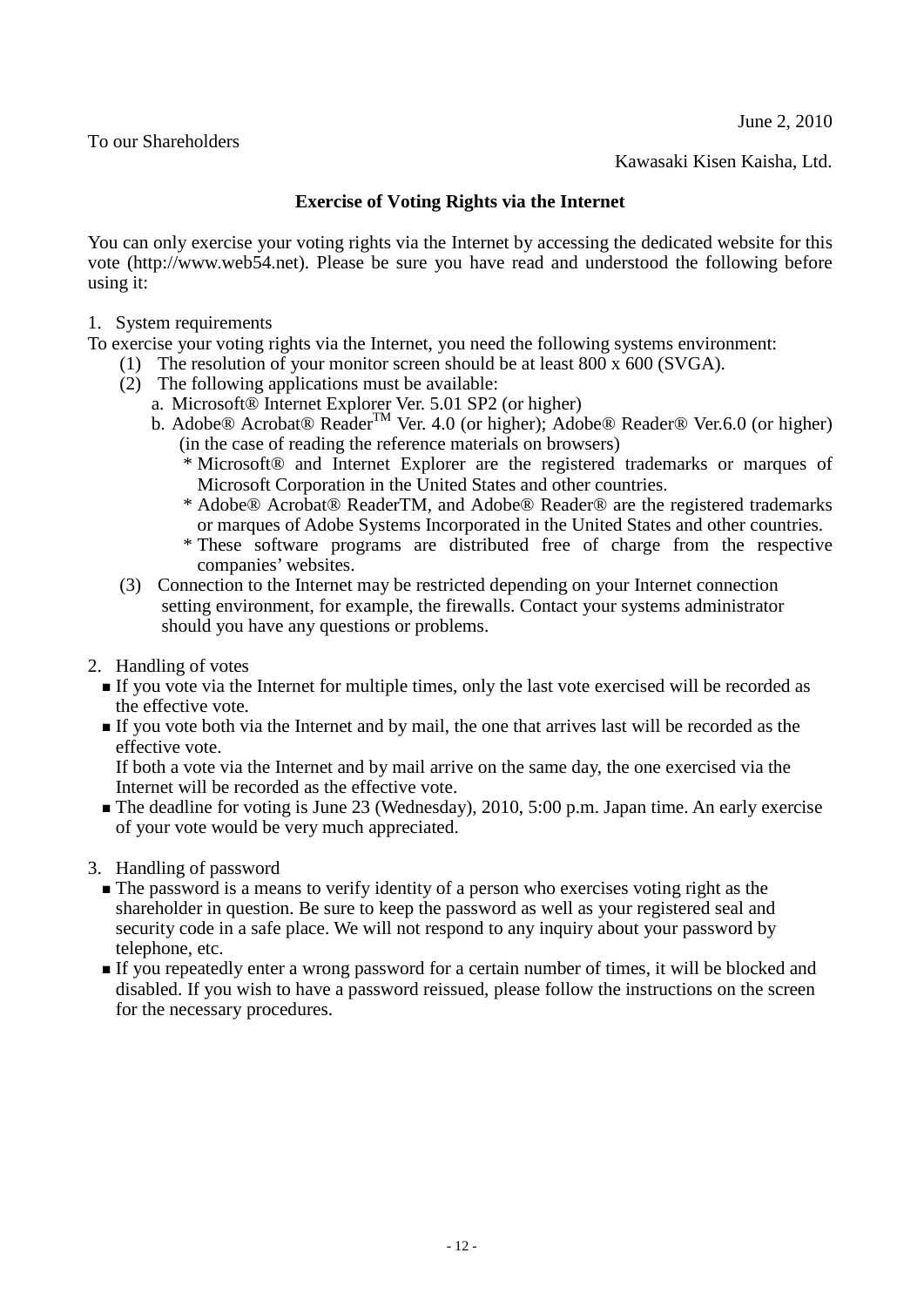- 4. Computer-related technical inquiries, etc.
	- If you have any technical inquiries regarding the operation of a personal computer, etc. for voting on this site, contact the following:

Dedicated phone line for The Chuo Mitsui Trust and Banking Company, Limited, Securities Agency Web Support

[Telephone number within Japan] 0120-65-2031

(Business hours: 9:00 – 21:00 except Saturdays, Sundays and official holidays)

**For institutional investors** 

Institutional investors who have applied in advance to use the e-Voting Platform for institutional investors (also refer to as Tokyo Stock Exchange Platform) can exercise votes via its system instead of the Company's system for voting via the Internet.

 For any other inquiries (including your registered address or number of shares), contact the following:

Securities Agency Business Center, The Chuo Mitsui Trust and Banking Company, Limited [Telephone number within Japan] 0120-78-2031

(Business hours: 9:00 – 17:00 except Saturdays, Sundays and official holidays)